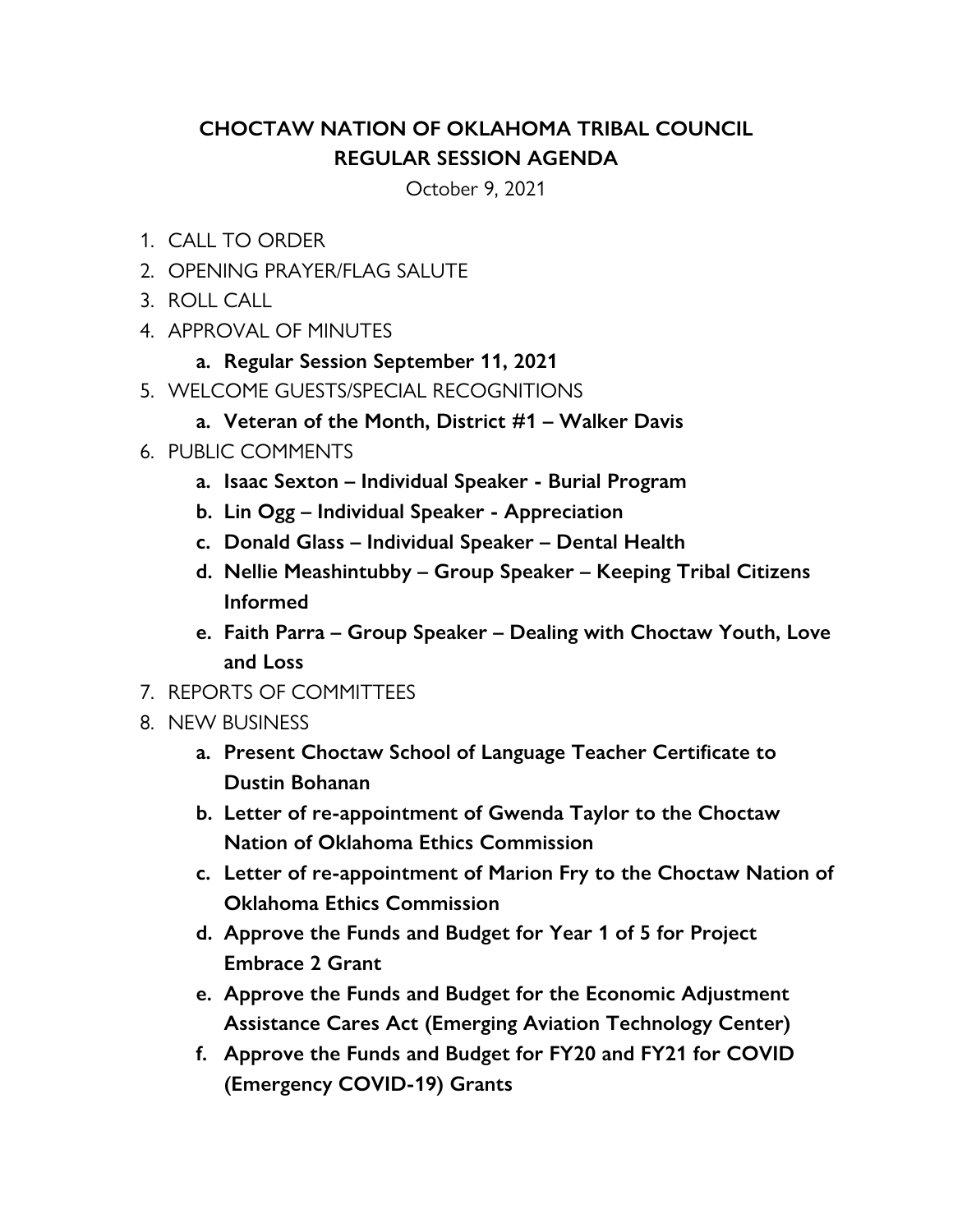- **g. Approve the Funds and Budget for FY20 Tribal Homeland Security Grant Program (THSGP)**
- **h. Approve the Funds and Budget for Year 1 and 2 (of 3) of the Connecting Kids to Coverage Program**
- **i. Approve the Funds and Budget for Year 1 of 5 for the 2020 Injury Prevention Program (IPP)**
- **j. Approve the Funds and Budget for Years 1 and 2 of the Getting Adolescents Motivated and Educated Project (GAME)**
- **k. Approve the Funds and Budget for the 2020 Department of Justice Coordinated Tribal Assistance Solicitations: Project Empower (CTAS PA 5) and Project Strong Expansion (CTAS PA 6)**
- **l. Approve the Funds and Budget for FY20 Pre-Disaster Mitigation Advanced Assistance (PDM-AA) Grant**
- **m. Approve the Funds and Budget for Year 1 of 5 for the FY21 Teach 2 Reach (T2R) Program**
- **n. Approve the Funds and Budget for FY21 Basic Library Grant**
- **o. Approve the Funds and Budget for the FY21 Rural Business Development Grant (RBDG)**
- **p. Approve the Funds and Budget for the Tribally Engaged Approaches to Lung Screening (TEALS) Subaward**
- **q. Approve the Funds and Budget for National Children's Alliance Children's Advocacy Center (CAC) Subaward Program**
- **r. Approve the Funds and Budget for FY20 Tribal Children's Advocacy Center Expansion Initiative for Child Abuse Victims**
- **s. Approve the Funds and Budget for the National Congress for American Indians for the Disaster Preparedness Grant**
- **t. Approve Application for the Emergency Grants for Native American Language Preservation and Maintenance**
- **u. Approve Application for the Indian Community Development Block Grant (ICDBG)—American Rescue Plan Act (ARPA)**
- **v. Amend CB-59-21, A Council Bill Amending the Choctaw Nation of Oklahoma Public Health and Safety Code**
- **w. Approve the Disposal of Surplus Capital Assets Equipment**